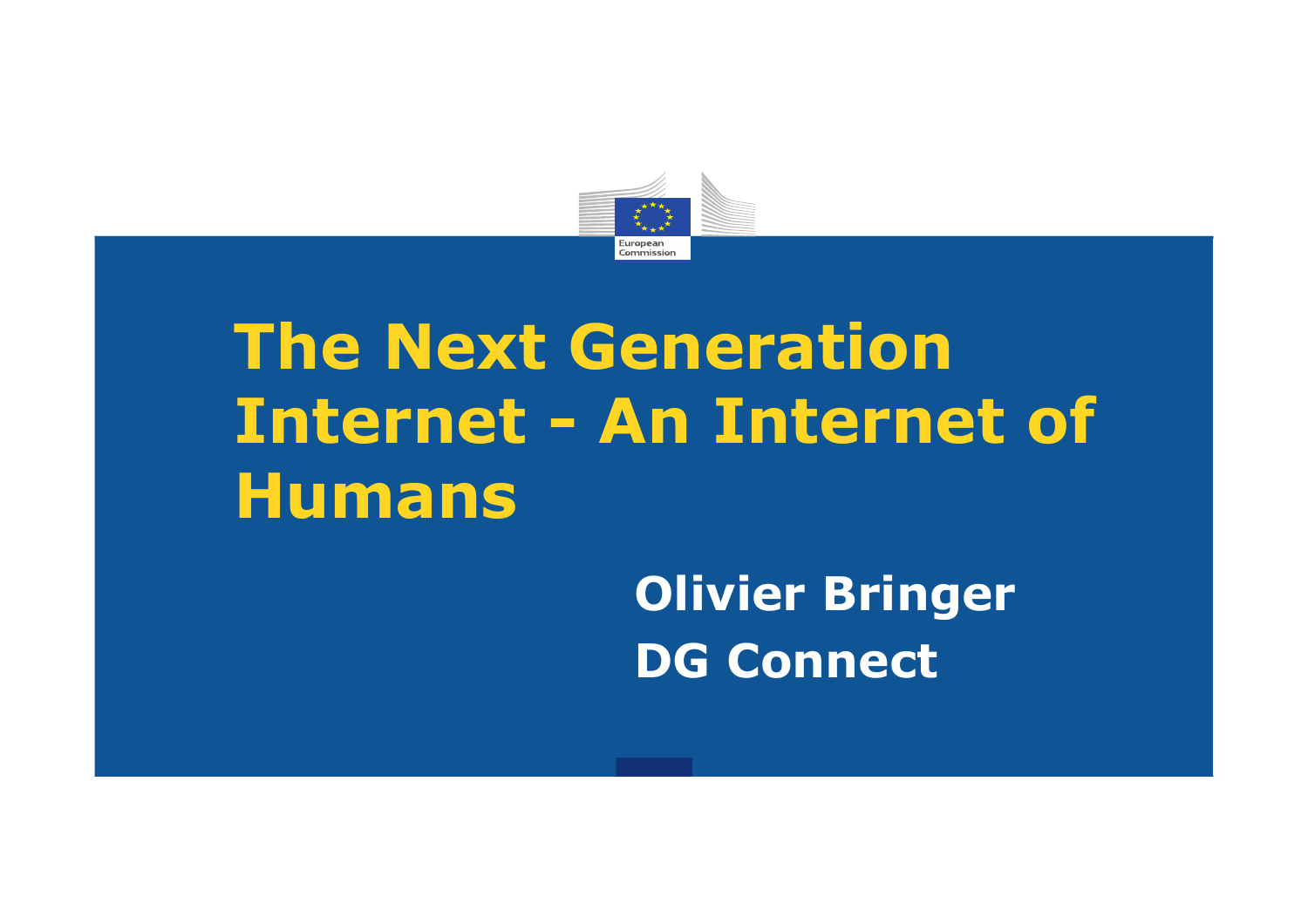# **Internet evolution**



#### **Trend will accelerate**

10 years from now Internet indispensable for all socio-economic activity

> Today, Internet is the engine of digitisation

> > 29y ago

**WWW** 

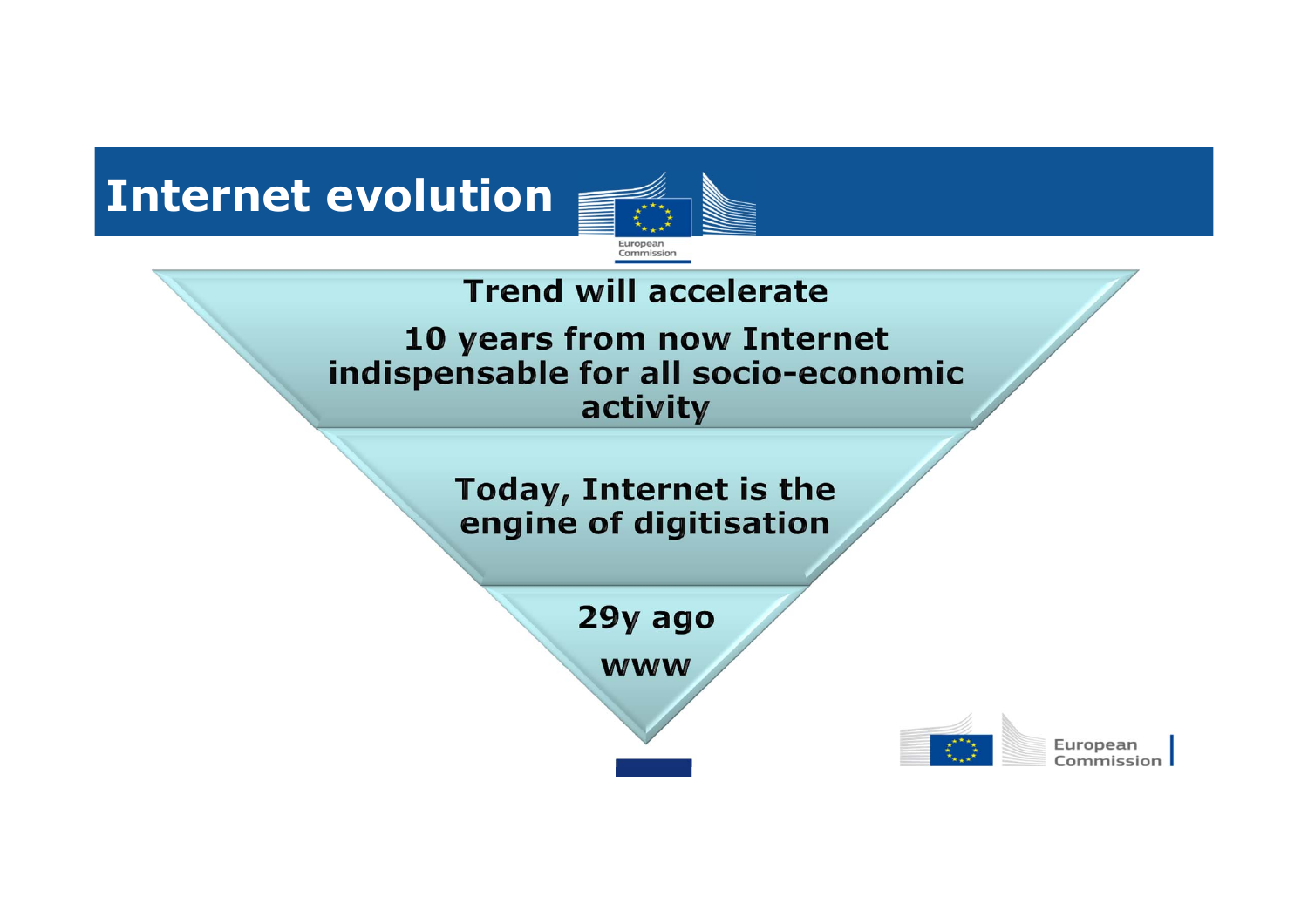# **Original values of the internet**



- A universal and **decentralised** 'network of networks'
- Robust, **resilient**
- **Openness, inclusiveness**, collaboration, transparency
- Supports permission-less **innovation**
- Premised on **voluntary** exchange of data
- Do these **internet values** still apply?
	- Open?
	- Secure?
	- Protection of personal data?

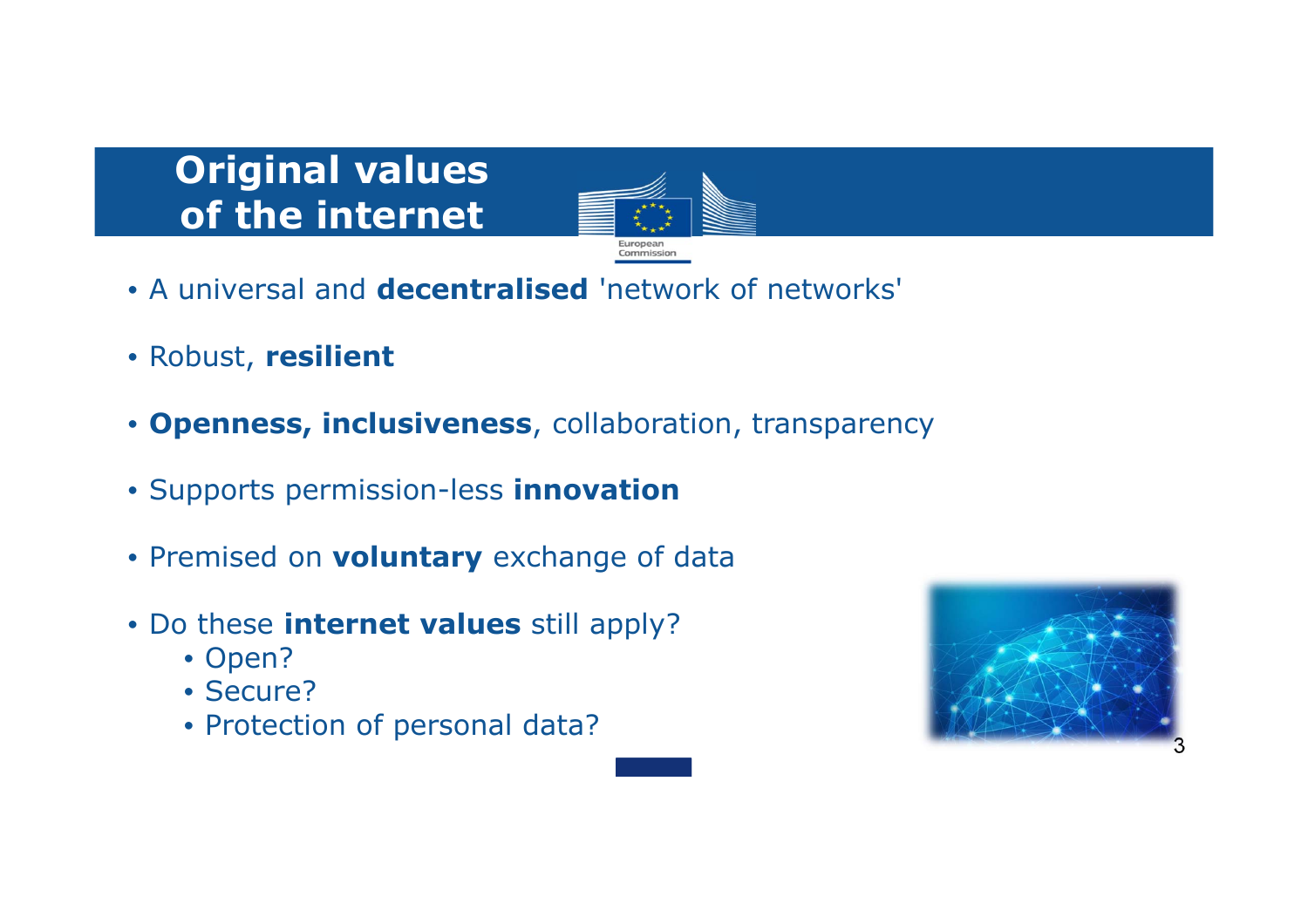# **Internetchallenges**



- $\bullet$  **Internet Users** in Europe **concerned** by private companies monitoring and commercialising personal information has increased from 68% (2014) to 77% (2016)
- • Almost half of Internet users (48%) have limited or kept from some online activities due to **security concerns**
- $\bullet$ Only 4% of **world data** is stored in the EU
- $\bullet$  A mere 25% of large EU enterprises and 10% of EU SMEs **used big data** analytics in 2017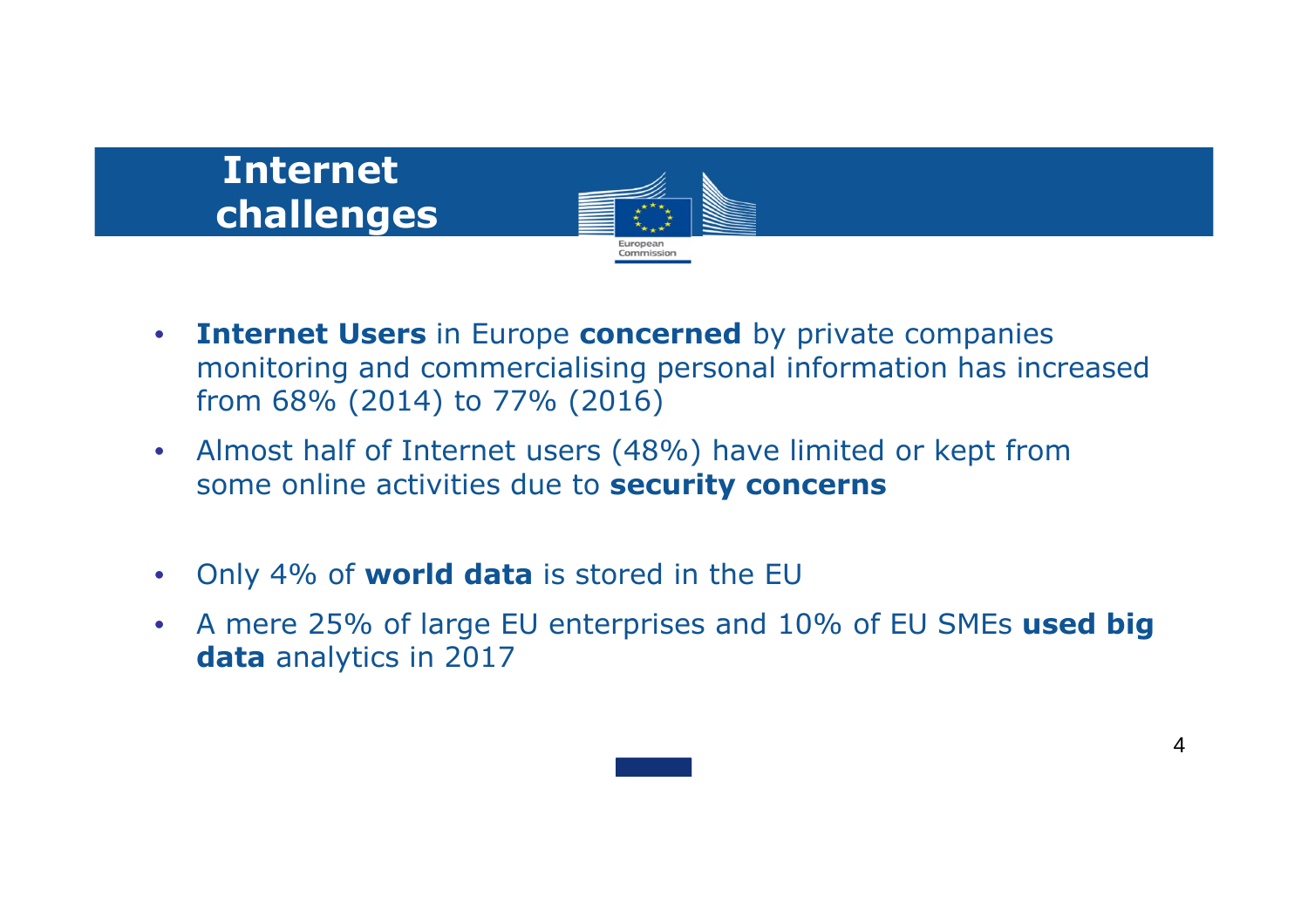

#### **Building a solid regulatory framework**

 $\bullet$ GDPR (General Data Protection Regulation)

Commission

- $\bullet$ Free Flow of Non-personal Data
- $\bullet$ Net Neutrality (open internet)
- $\bullet$ Online platforms (illegal content)
- •**Cybersecurity**

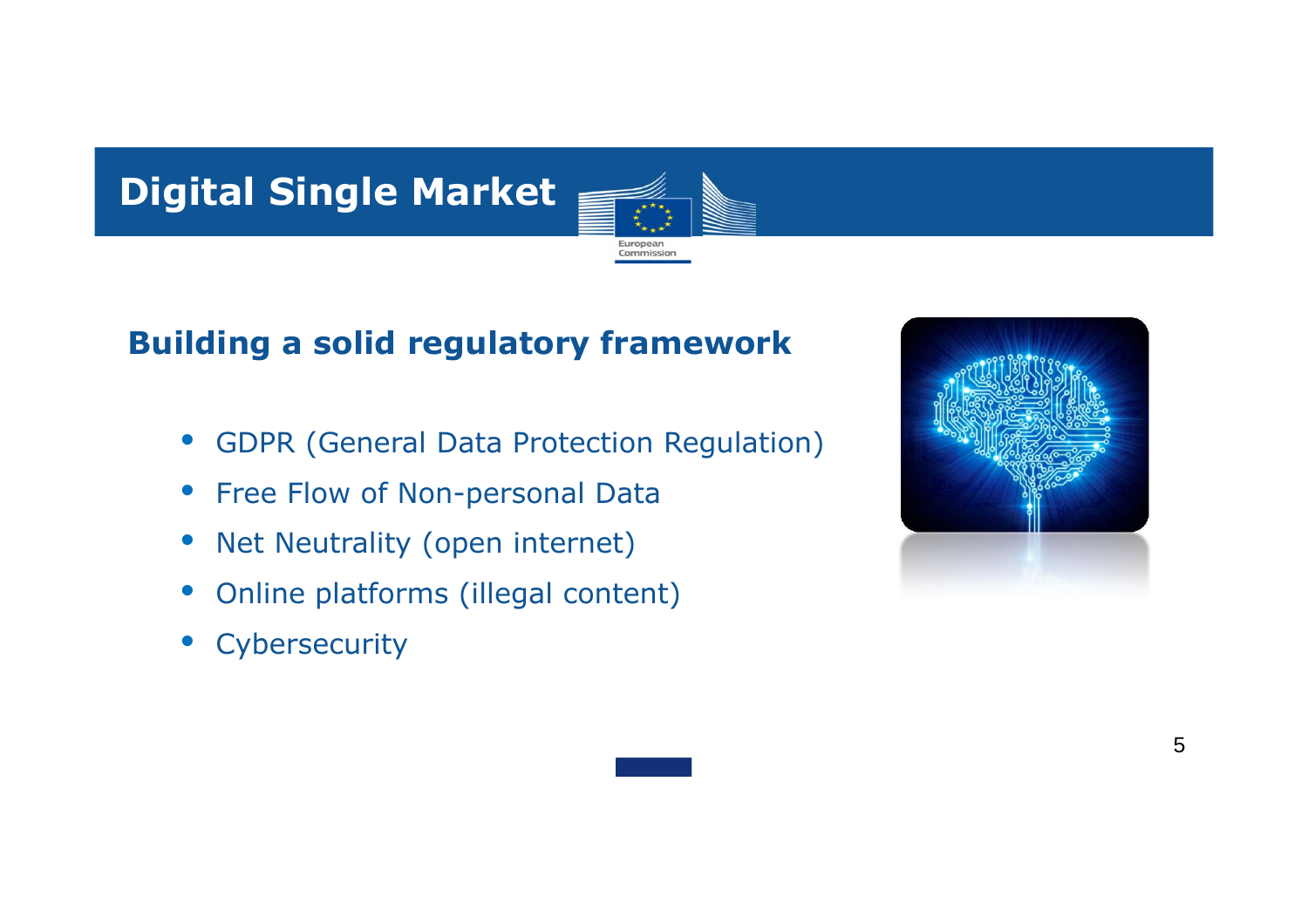**Mastering the technology**

A number of technological trends will thoroughly **reshape** the internet over the next **10-15 years**



Source: NLnet & Gartner; Next Generation Internet study



European Commission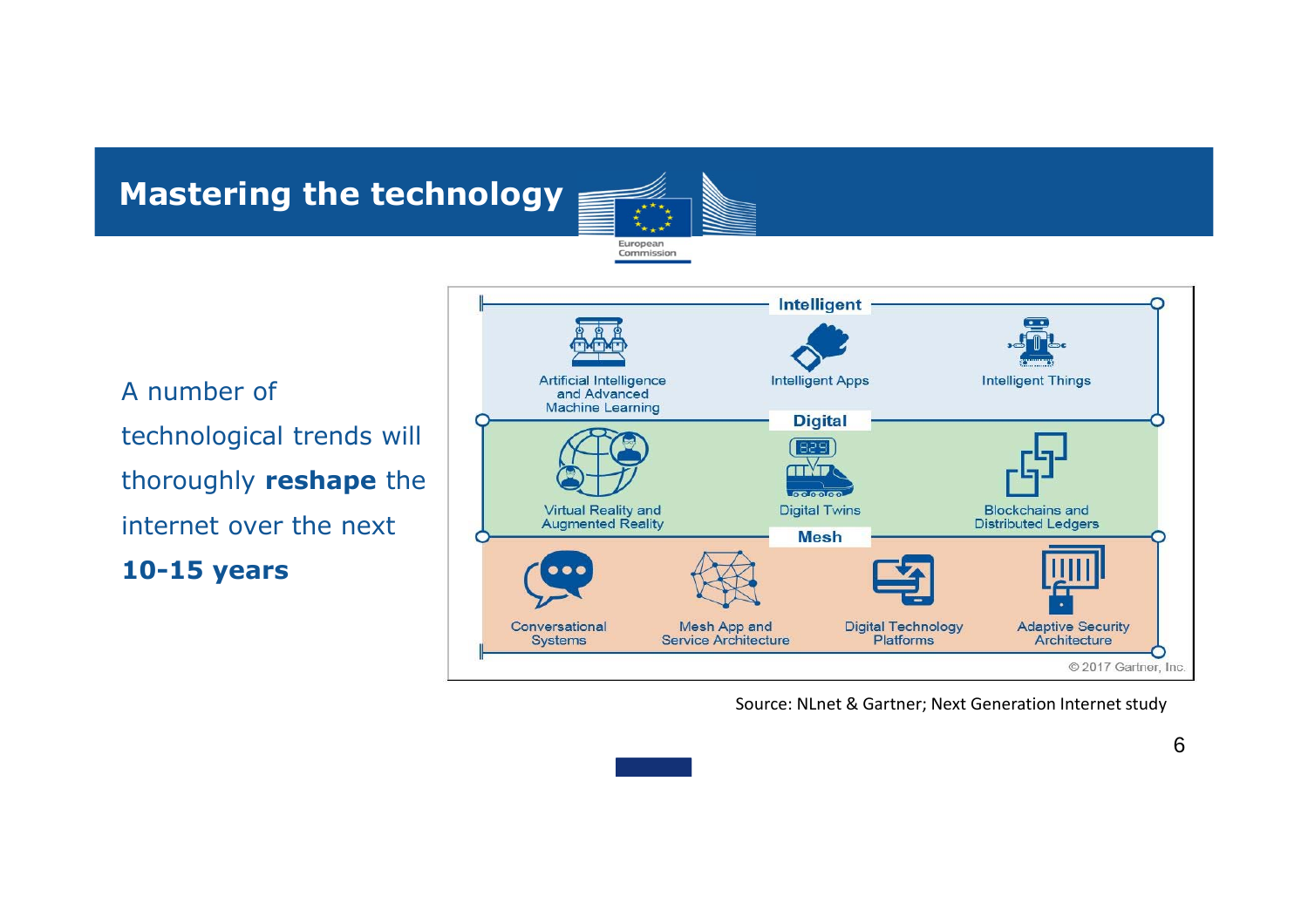### **Commissioner Mariya Gabriel**

*The way I envision it, it will be a human centric internet or an internet of humans. It will have to be trustworthy, resilient, sustainable and inclusive.*



**Full speech**: https://ec.europa.eu/commission/commissioners/2014- 2019/gabriel/announcements/keynote-video-message-commissioner-mariya-gabrieleuropean-dialogue-internet-governance-eurodig\_en

7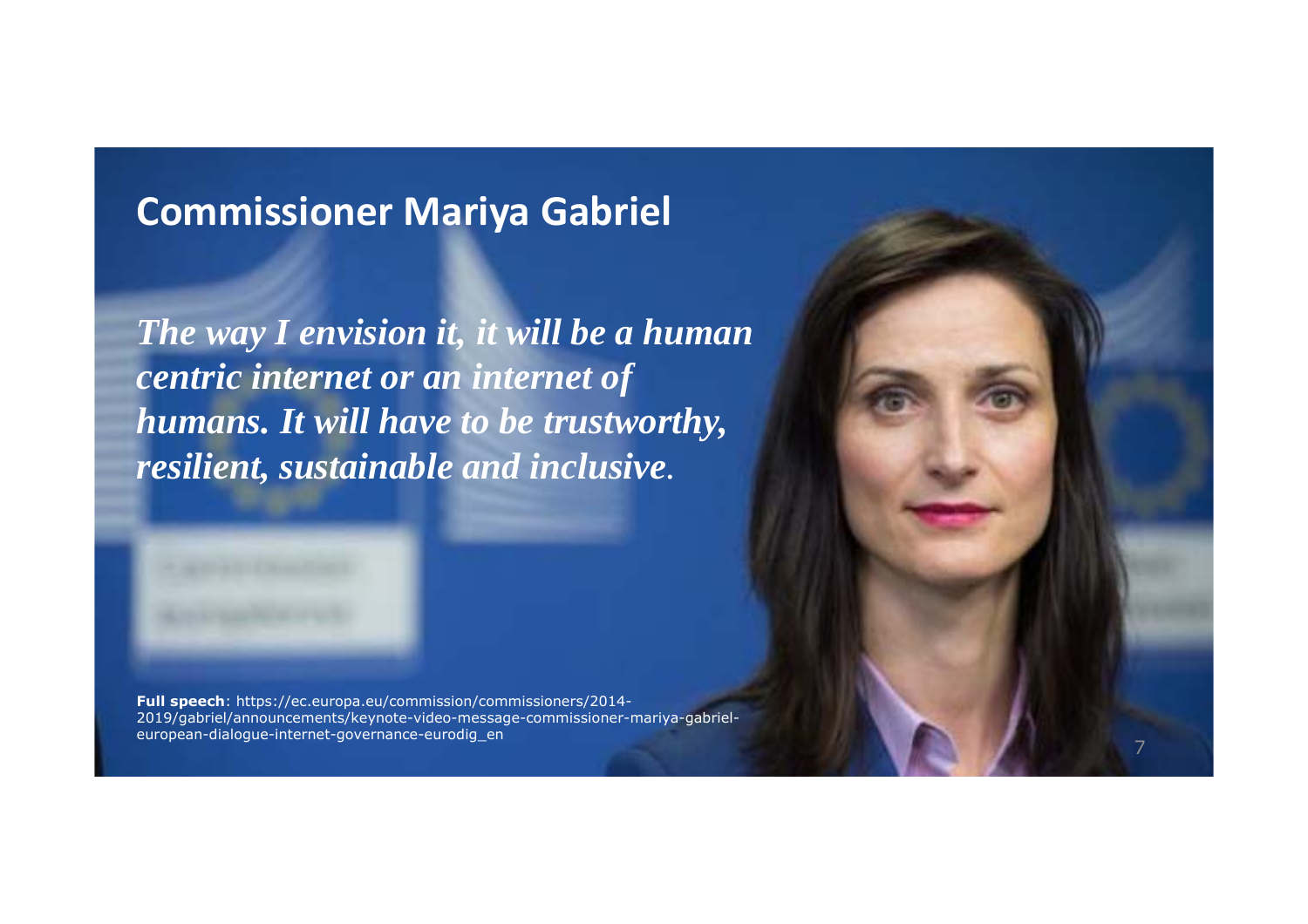# **NGI Vision**



#### • **Trust**

- Users control their data
- Authentication and online identity
- Integrity & traceability of information
- Human control

#### • **Resilience**

- A highly secure and resilient infrastructure
- Test and deploy cyber technologies at scale

#### • **Decentralisation**

• Peer-to-peer transactions using distributed ledger technologies

#### • **Openness and inclusion**

- Accessibility
- Language transparency
- Universal access
- **Sustainability**
	- Reduced carbon footprint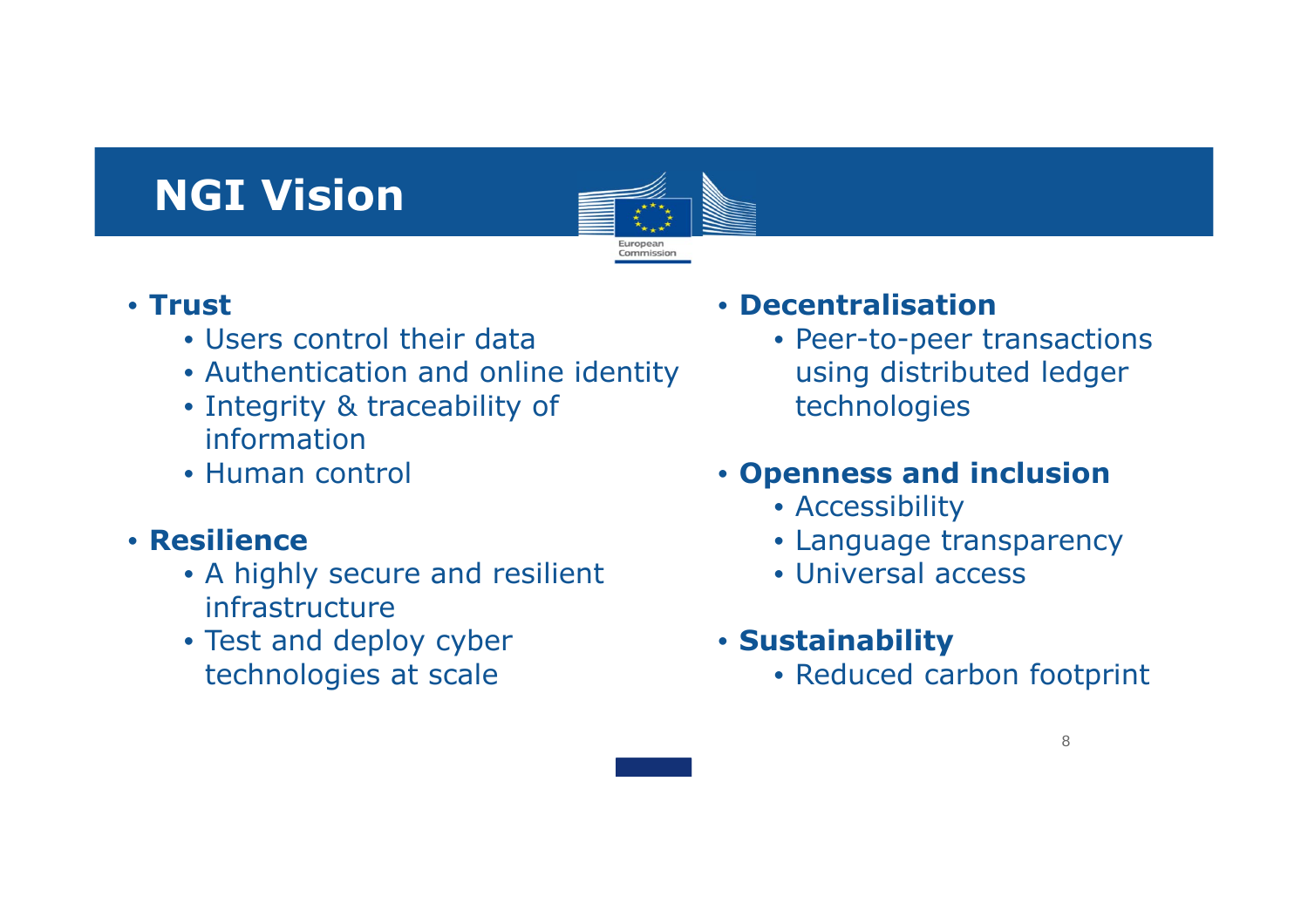# **A joint effort**



- ¾ *Defragment and connect: Ecosystem of European actors and an Ecosystem which is broader than ICT*
- $\blacktriangleright$  *Engage new stakeholders: Real Internet researchers & innovators, stake-holders who are not part of community RTD&I today*
- ¾ *Link long-term research with applied research & innovation, with policy & societal expectations*
- ¾ *European core values: Openness, security, privacy, participation, a level playing field for all business actors, open to innovation and preserving democracy*
- ¾*European movement: human Internet as a political goal*

*Unite stakeholders on a common goal: an Internet of Humans*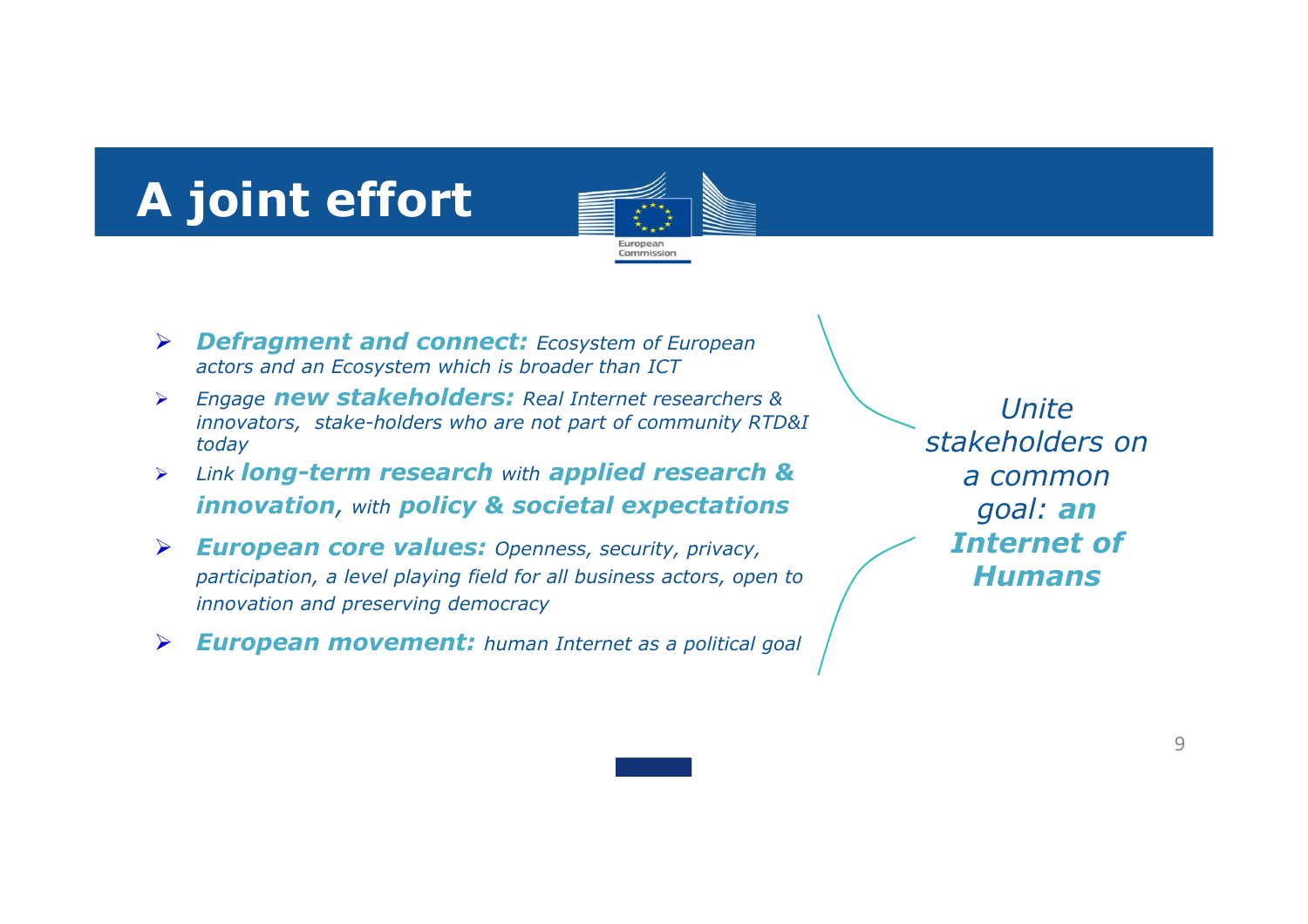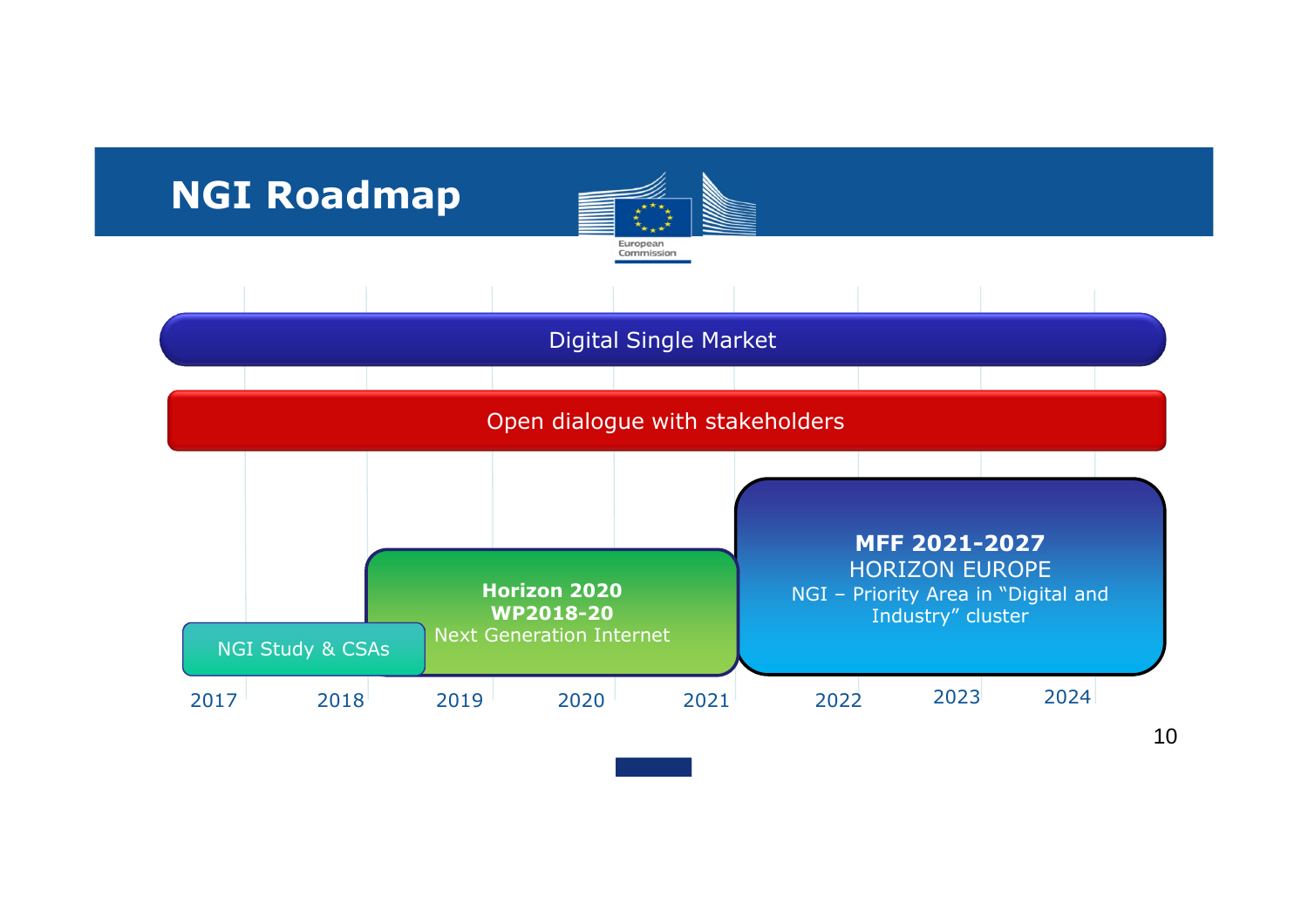### **Horizon Europe**



#### **Specific objectives of the Programme**

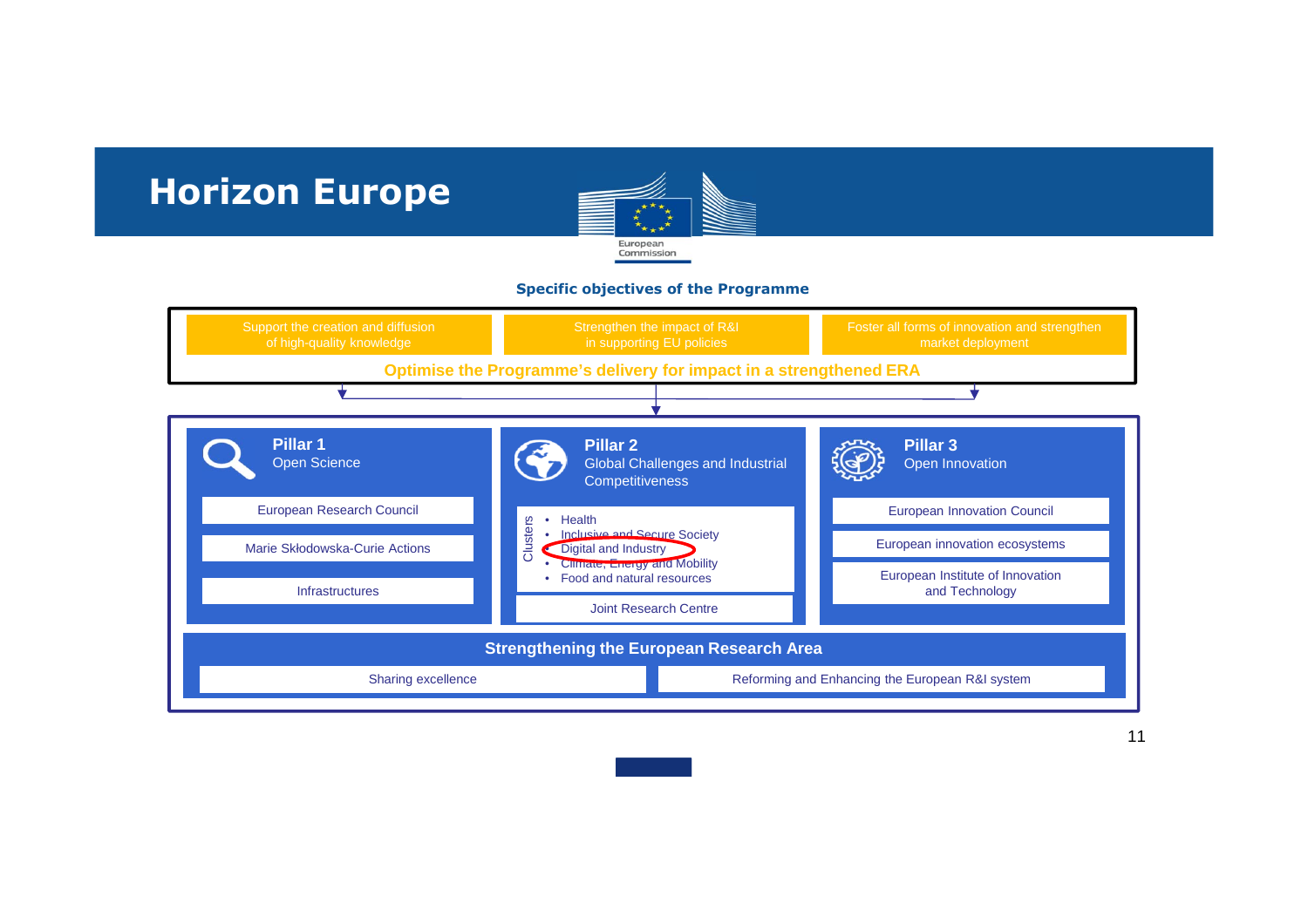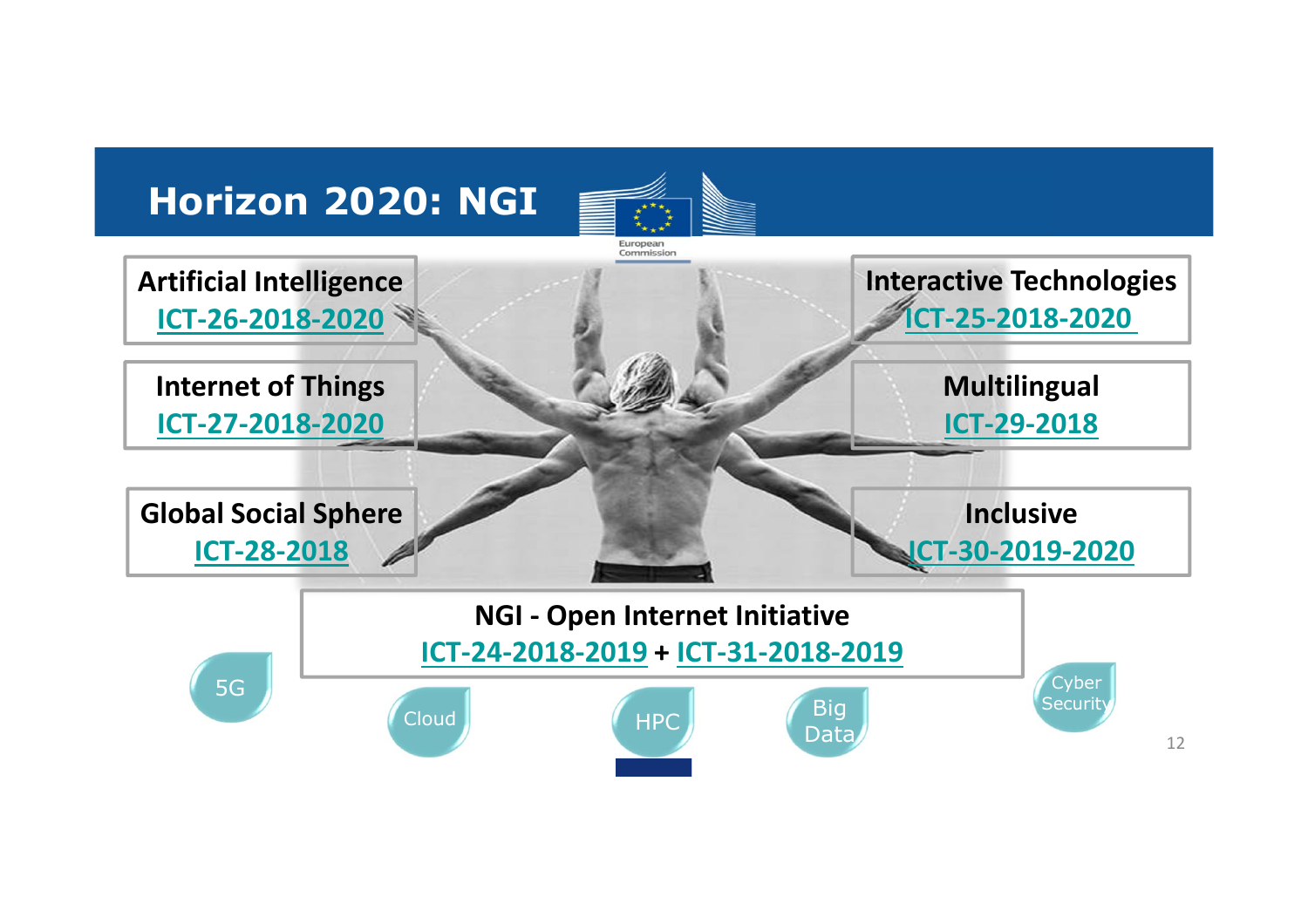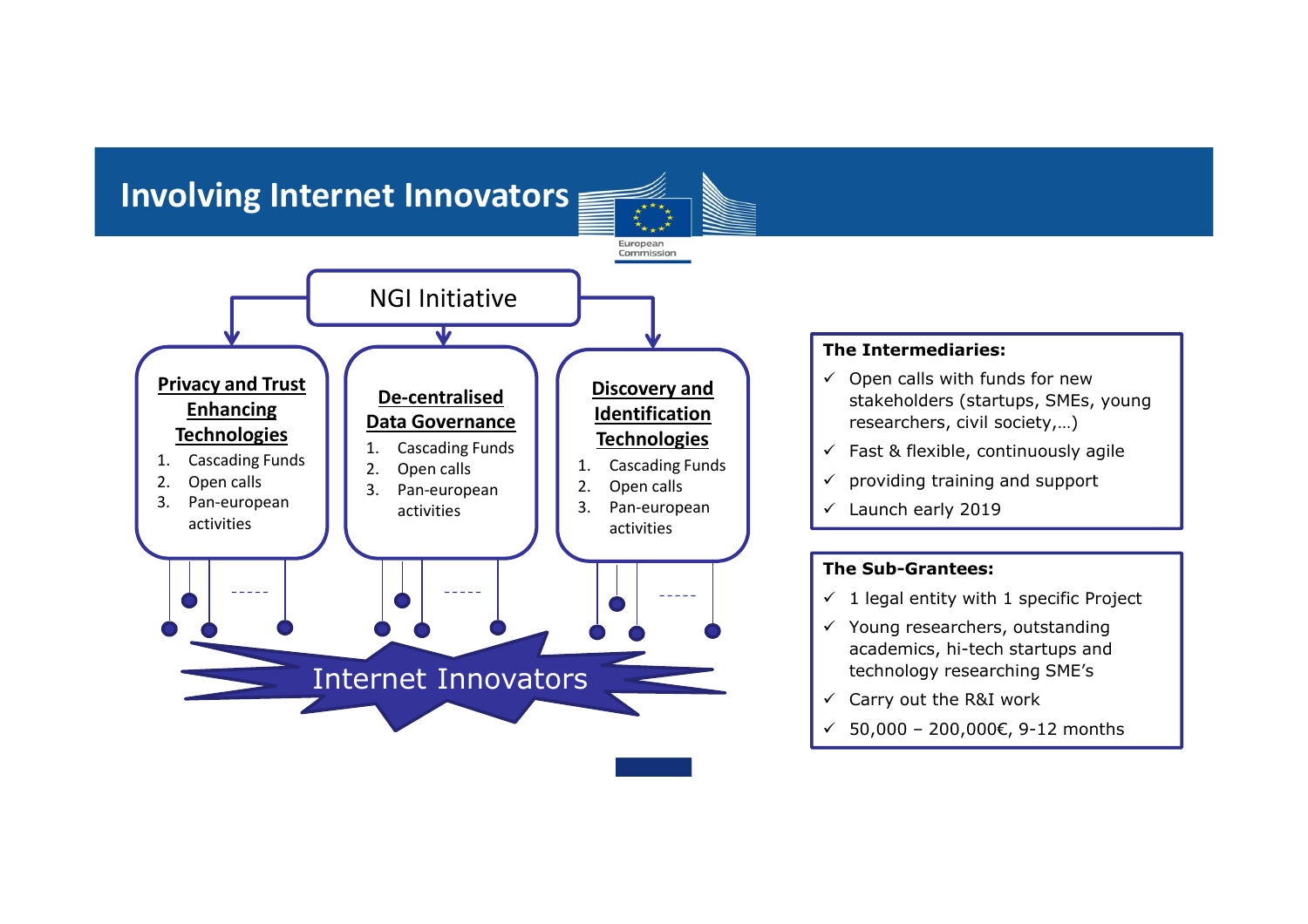#### **ICT-31: EU-US Collaboration**



## **Call 1: 2018**

#### Closure: 17 April 2018

- •2 CSAs, total budget Euro 3.5 million
- • **Think/Do Tank:** Organise support activities to facilitate the collaboration, coordination of research and innovation initiatives in the EU and US
- • **Fellowship programme:** Support 3 to 6 months fellowships for Internet researchers to contribute to NGI services and products 'Made in Europe'.

## **Call 2: 2019**

Closure: 28 March 2019

- • 1 Research and Innovation Action, total budget Euro 3.5 million.
- $\bullet$ **Joint experimentation**

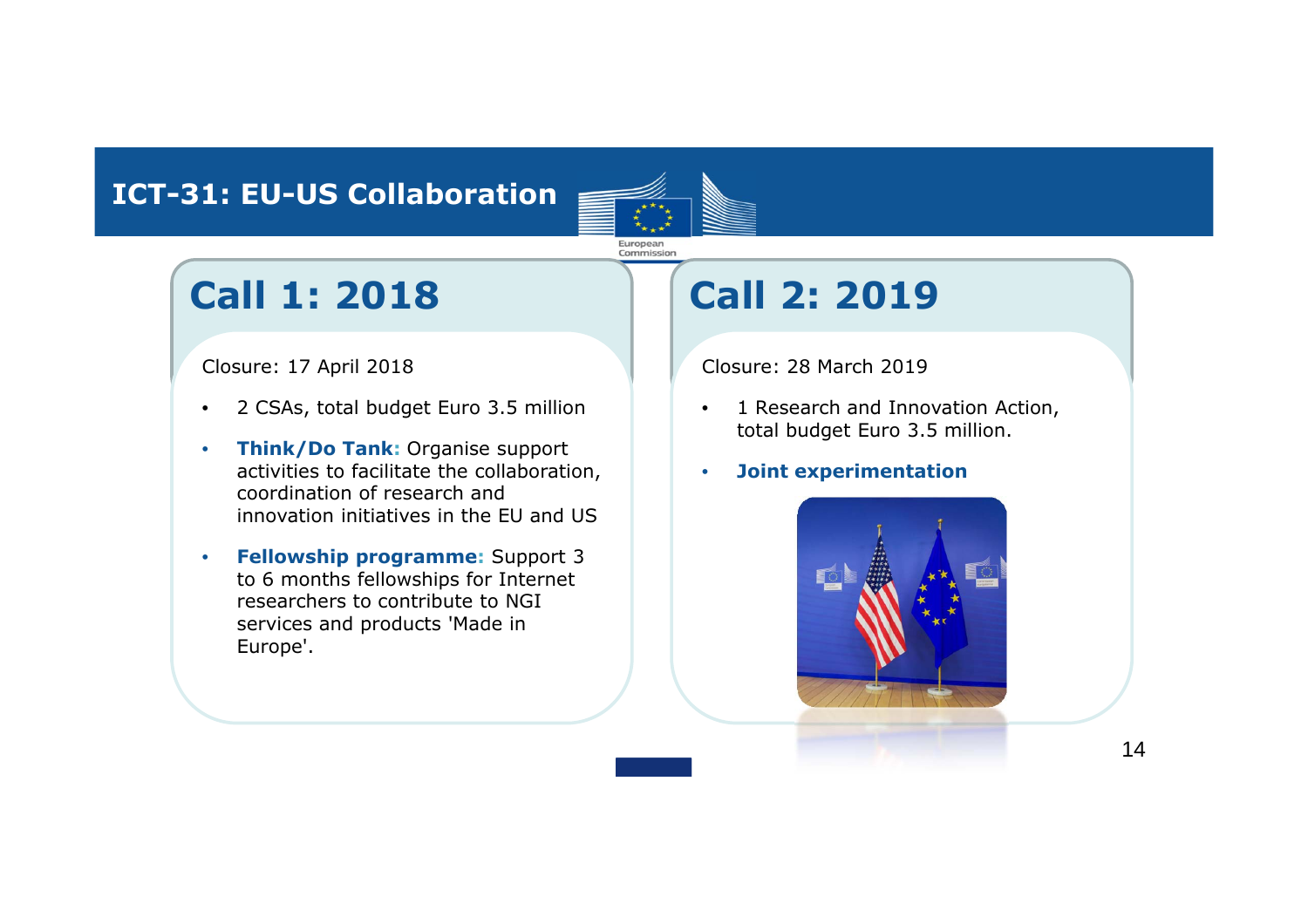

- An **ambitious** and significant initiative for the years to come
- A **human-centric** approach
- A joint effort involving **Internet innovators**